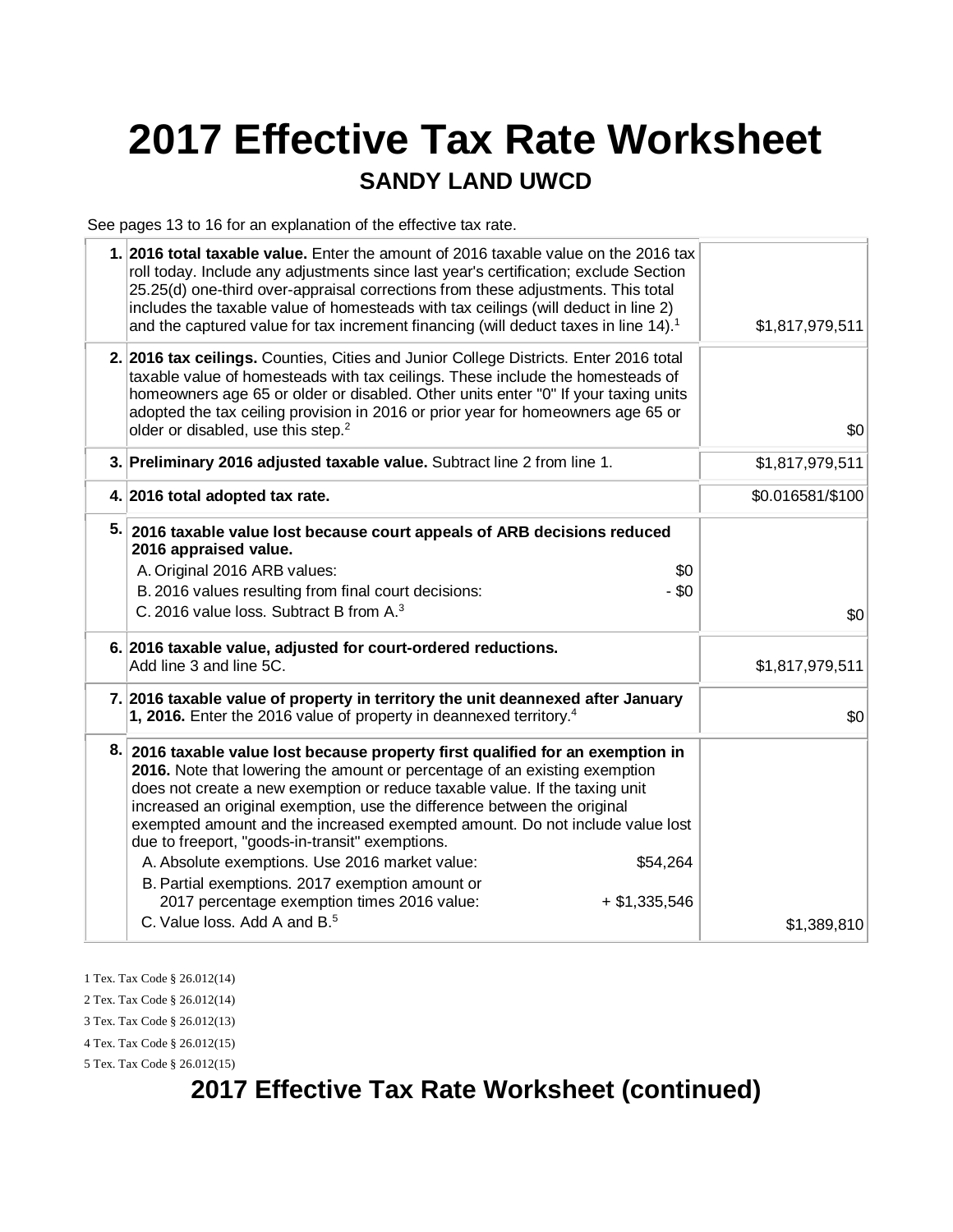#### **SANDY LAND UWCD**

| 9. 2016 taxable value lost because property first qualified for agricultural<br>appraisal (1-d or 1-d-1), timber appraisal, recreational/scenic appraisal or<br>public access airport special appraisal in 2017. Use only those properties that<br>first qualified in 2017; do not use properties that qualified in 2016.<br>A. 2016 market value:<br>\$0<br>$-$ \$0<br>B. 2017 productivity or special appraised value:<br>C. Value loss. Subtract B from A. <sup>6</sup> | \$0             |
|----------------------------------------------------------------------------------------------------------------------------------------------------------------------------------------------------------------------------------------------------------------------------------------------------------------------------------------------------------------------------------------------------------------------------------------------------------------------------|-----------------|
| 10. Total adjustments for lost value. Add lines 7, 8C and 9C.                                                                                                                                                                                                                                                                                                                                                                                                              | \$1,389,810     |
| 11. 2016 adjusted taxable value. Subtract line 10 from line 6.                                                                                                                                                                                                                                                                                                                                                                                                             | \$1,816,589,701 |
| 12. Adjusted 2016 taxes. Multiply line 4 by line 11 and divide by \$100.                                                                                                                                                                                                                                                                                                                                                                                                   | \$301,208       |
| 13. Taxes refunded for years preceding tax year 2016. Enter the amount of taxes<br>refunded by the taxing unit for tax years preceding tax year 2016. Types of<br>refunds include court decisions, Tax Code $\S$ 25.25(b) and (c) corrections and Tax<br>Code § 31.11 payment errors. Do not include refunds for tax year 2016. This line<br>applies only to tax years preceding tax year 2016.7                                                                           | \$204           |
| 14. Taxes in tax increment financing (TIF) for tax year 2016. Enter the amount of<br>taxes paid into the tax increment fund for a reinvestment zone as agreed by the<br>taxing unit. If the unit has no 2017 captured appraised value in Line 16D, enter<br>$"0".^8$                                                                                                                                                                                                       | \$0             |
| 15. Adjusted 2016 taxes with refunds and TIF adjustment. Add lines 12 and 13,<br>subtract line 14.9                                                                                                                                                                                                                                                                                                                                                                        | \$301,412       |
| 16. Total 2017 taxable value on the 2017 certified appraisal roll today. This value<br>includes only certified values and includes the total taxable value of homesteads<br>with tax ceilings (will deduct in line 18). These homesteads includes homeowners<br>age 65 or older or disabled. <sup>10</sup><br>A. Certified values only:<br>\$2,065,057,545<br>B. Counties: Include railroad rolling stock values<br>certified by the Comptroller's office:<br>$+$ \$0      |                 |

6 Tex. Tax Code § 26.012(15) 7 Tex. Tax Code § 26.012(13) 8 Tex. Tax Code § 26.03(c) 9 Tex. Tax Code § 26.012(13) 10 Tex. Tax Code § 26.012(15)

# **2017 Effective Tax Rate Worksheet (continued) SANDY LAND UWCD**

|                    | 16. C. Pollution control exemption: Deduct the value of |       |                 |
|--------------------|---------------------------------------------------------|-------|-----------------|
| $ _{\rm (cont.)} $ | property exempted for the current tax year for the      |       |                 |
|                    | first time as pollution control property:               | - \$0 | \$2,065,057,545 |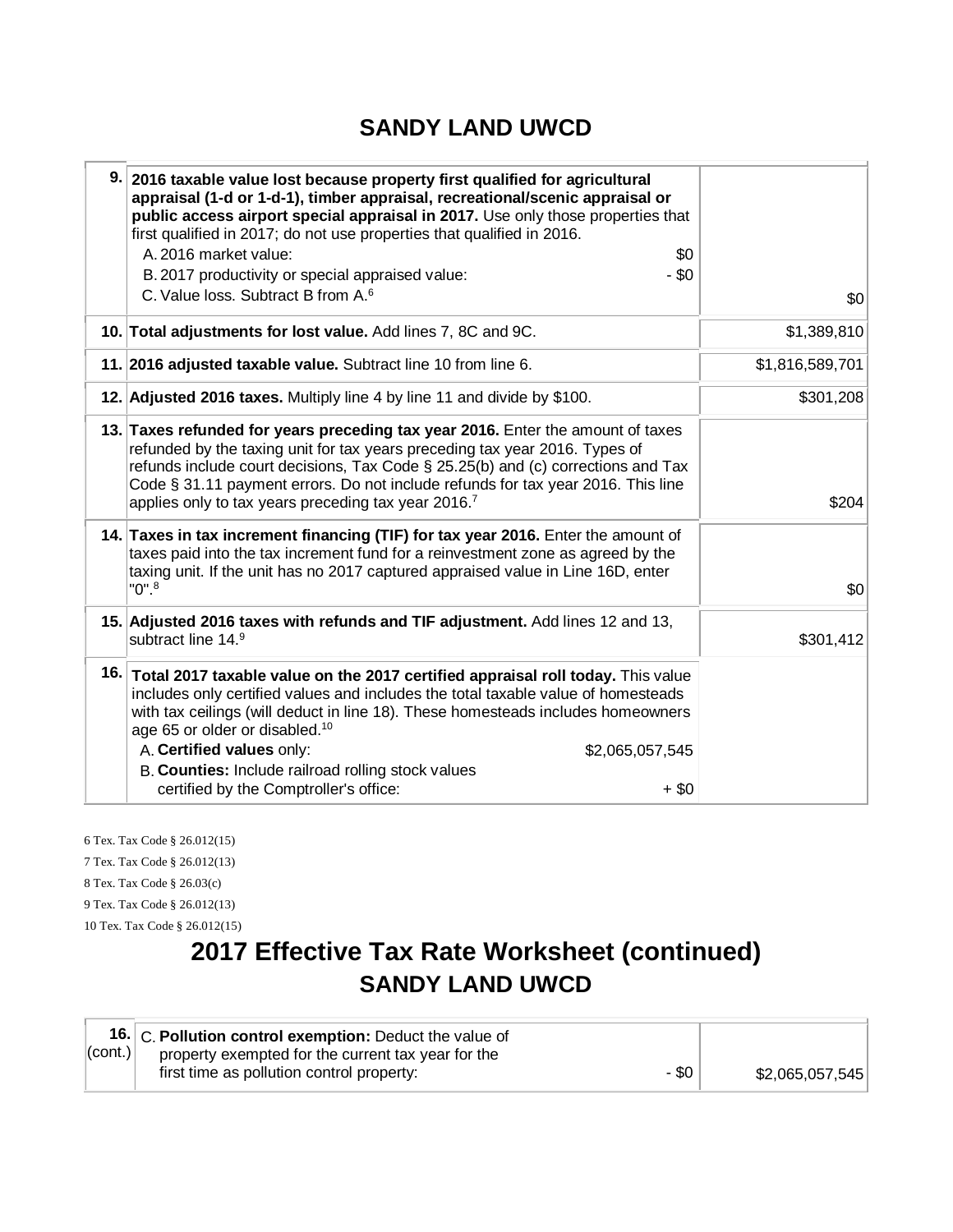| and D.                        | D. Tax increment financing: Deduct the 2017<br>captured appraised value of property taxable by a<br>taxing unit in a tax increment financing zone for<br>which the 2017 taxes will be deposited into the tax<br>increment fund. Do not include any new property<br>value that will be included in line 21 below. <sup>11</sup><br>E. Total 2017 value. Add A and B, then subtract C                                                                                                                                                                                                                                                                                                                                                                                                                                                                                                                                                                                                                                                                                                                                                                | $-$ \$0 |
|-------------------------------|----------------------------------------------------------------------------------------------------------------------------------------------------------------------------------------------------------------------------------------------------------------------------------------------------------------------------------------------------------------------------------------------------------------------------------------------------------------------------------------------------------------------------------------------------------------------------------------------------------------------------------------------------------------------------------------------------------------------------------------------------------------------------------------------------------------------------------------------------------------------------------------------------------------------------------------------------------------------------------------------------------------------------------------------------------------------------------------------------------------------------------------------------|---------|
| appraisal roll. <sup>12</sup> | 17. Total value of properties under protest or not included on certified<br>A. 2017 taxable value of properties under protest.<br>The chief appraiser certifies a list of properties still<br>under ARB protest. The list shows the appraisal<br>district's value and the taxpayer's claimed value, if<br>any or an estimate of the value if the taxpayer wins.<br>For each of the properties under protest, use the<br>lowest of these values. Enter the total value. <sup>13</sup><br>B. 2017 value of properties not under protest or<br>included on certified appraisal roll. The chief<br>appraiser gives taxing units a list of those taxable<br>properties that the chief appraiser knows about but<br>are not included at appraisal roll certification. These<br>properties also are not on the list of properties that<br>are still under protest. On this list of properties, the<br>chief appraiser includes the market value,<br>appraised value and exemptions for the preceding<br>year and a reasonable estimate of the market<br>value, appraised value and exemptions for the<br>current year. Use the lower market, appraised or | \$0     |
| value. $14$                   | taxable value (as appropriate). Enter the total                                                                                                                                                                                                                                                                                                                                                                                                                                                                                                                                                                                                                                                                                                                                                                                                                                                                                                                                                                                                                                                                                                    | $+$ \$0 |

11 Tex. Tax Code § 26.03(c) 12 Tex. Tax Code § 26.01(c) 13 Tex. Tax Code § 26.04 and 26.041 14 Tex. Tax Code § 26.04 and 26.041

# **2017 Effective Tax Rate Worksheet (continued) SANDY LAND UWCD**

| 17.<br>$ _{\rm (cont.)} $ | C. Total value under protest or not certified. Add A<br>and B.                                                                                                                                                                                                                                                                                                                                      | \$0∣            |
|---------------------------|-----------------------------------------------------------------------------------------------------------------------------------------------------------------------------------------------------------------------------------------------------------------------------------------------------------------------------------------------------------------------------------------------------|-----------------|
|                           | 18. 2017 tax cellings. Counties, cities and junior colleges enter 2017 total taxable<br>value of homesteads with tax ceilings. These include the homesteads of<br>homeowners age 65 or older or disabled. Other taxing units enter "0". If your<br>taxing units adopted the tax ceiling provision in 2016 or prior year for<br>homeowners age 65 or older or disabled, use this step. <sup>15</sup> | \$0             |
|                           | 19. 2017 total taxable value. Add lines 16E and 17C. Subtract line 18.                                                                                                                                                                                                                                                                                                                              | \$2,065,057,545 |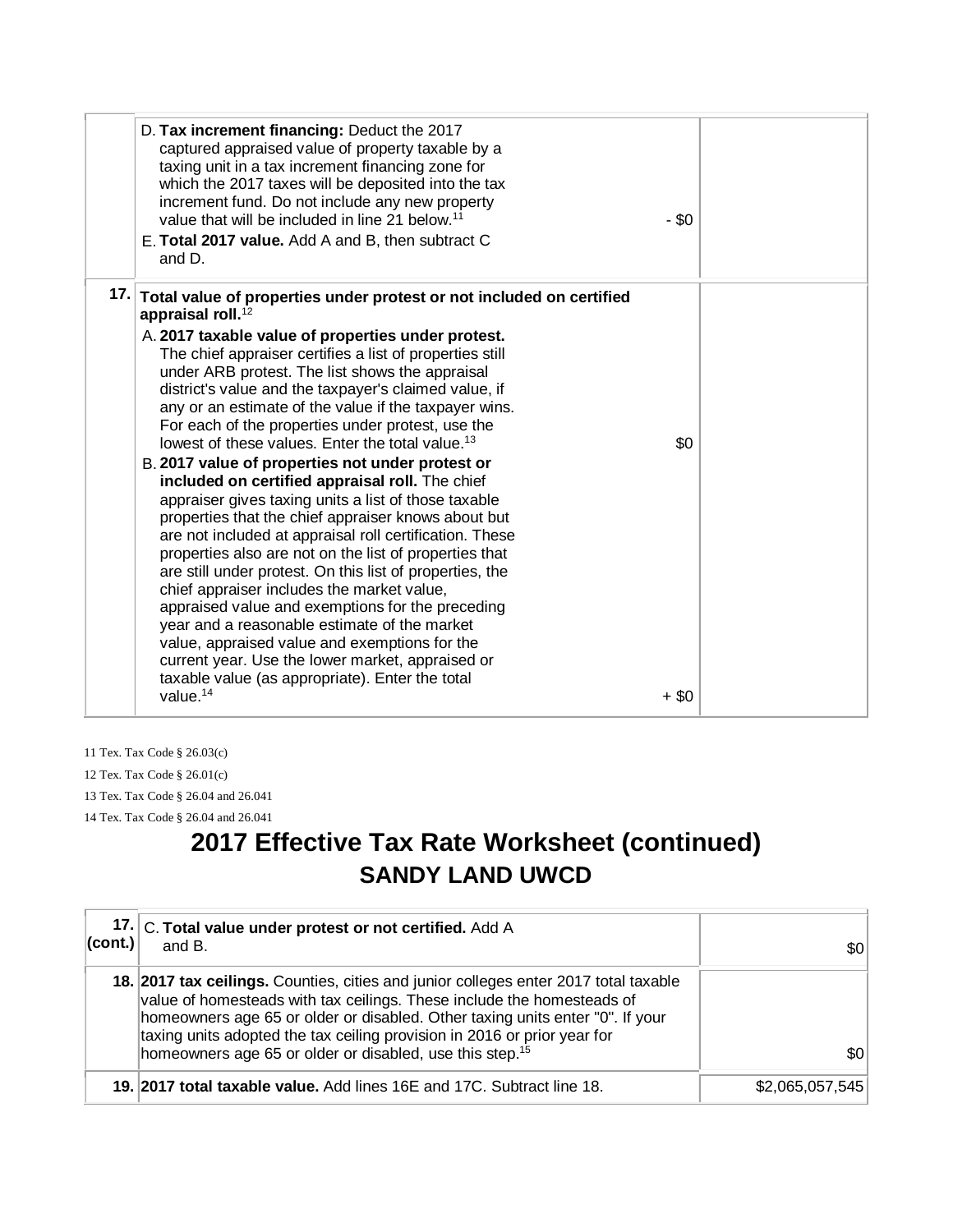| 20. Total 2017 taxable value of properties in territory annexed after January 1,<br>2008. Include both real and personal property. Enter the 2017 value of property<br>in territory annexed. <sup>16</sup>                                                                                                                                                                                                                                                                                                                                                                                                                                     | \$0              |
|------------------------------------------------------------------------------------------------------------------------------------------------------------------------------------------------------------------------------------------------------------------------------------------------------------------------------------------------------------------------------------------------------------------------------------------------------------------------------------------------------------------------------------------------------------------------------------------------------------------------------------------------|------------------|
| 21. Total 2017 taxable value of new improvements and new personal property<br>located in new improvements. New means the item was not on the appraisal<br>roll in 2016. An improvement is a building, structure, fixture or fence erected on<br>or affixed to land. New additions to existing improvements may be included if the<br>appraised value can be determined. New personal property in a new<br>improvement must have been brought into the taxing unit after January 1, 2016<br>and be located in a new improvement. New improvements do include property<br>on which a tax abatement agreement has expired for 2017. <sup>17</sup> | \$5,846,176      |
| 22. Total adjustments to the 2017 taxable value. Add lines 20 and 21.                                                                                                                                                                                                                                                                                                                                                                                                                                                                                                                                                                          | \$5,846,176      |
| 23. 2017 adjusted taxable value. Subtract line 22 from line 19.                                                                                                                                                                                                                                                                                                                                                                                                                                                                                                                                                                                | \$2,059,211,369  |
| 24. 2017 effective tax rate. Divide line 15 by line 23 and multiply by $$100.18$                                                                                                                                                                                                                                                                                                                                                                                                                                                                                                                                                               | \$0.014637/\$100 |
| 25. COUNTIES ONLY. Add together the effective tax rates for each type of tax the<br>county levies. The total is the 2017 county effective tax rate. <sup>19</sup>                                                                                                                                                                                                                                                                                                                                                                                                                                                                              | \$/\$100         |

15 Tex. Tax Code § 26.012(6)

16 Tex. Tax Code § 26.012(17)

17 Tex. Tax Code § 26.012(17)

18 Tex. Tax Code § 26.04(c)

19 Tex. Tax Code § 26.04(d)

A county, city or hospital district that adopted the additional sales tax in November 2016 or in May 2017 must adjust its effective tax rate. *The Additional Sales Tax Rate Worksheet* on page 39 sets out this adjustment. Do not forget to complete the *Additional Sales Tax Rate Worksheet* if the taxing unit adopted the additional sales tax on these dates.

# **2017 Rollback Tax Rate Worksheet**

### **SANDY LAND UWCD**

See pages 17 to 21 for an explanation of the rollback tax rate.

| 26. 2016 maintenance and operations (M&O) tax rate.                                                                                                                                                                                                                                                                 |           | \$0.016581/\$100 |
|---------------------------------------------------------------------------------------------------------------------------------------------------------------------------------------------------------------------------------------------------------------------------------------------------------------------|-----------|------------------|
| 27. 2016 adjusted taxable value. Enter the amount from line 11.                                                                                                                                                                                                                                                     |           | \$1,816,589,701  |
| 28. 2016 M&O taxes.<br>A. Multiply line 26 by line 27 and divide by \$100.<br>B. Cities, counties and hospital districts with                                                                                                                                                                                       | \$301,208 |                  |
| additional sales tax: Amount of additional sales<br>tax collected and spent on M&O expenses in 2016.<br>Enter amount from full year's sales tax revenue<br>spent for M&O in 2016 fiscal year, if any. Other<br>units, enter "0." Counties exclude any amount that<br>was spent for economic development grants from |           |                  |
| the amount of sales tax spent.<br>C. Counties: Enter the amount for the state criminal                                                                                                                                                                                                                              | $+$ \$0   |                  |
| justice mandate. If second or later year, the amount                                                                                                                                                                                                                                                                | $+$ \$0   |                  |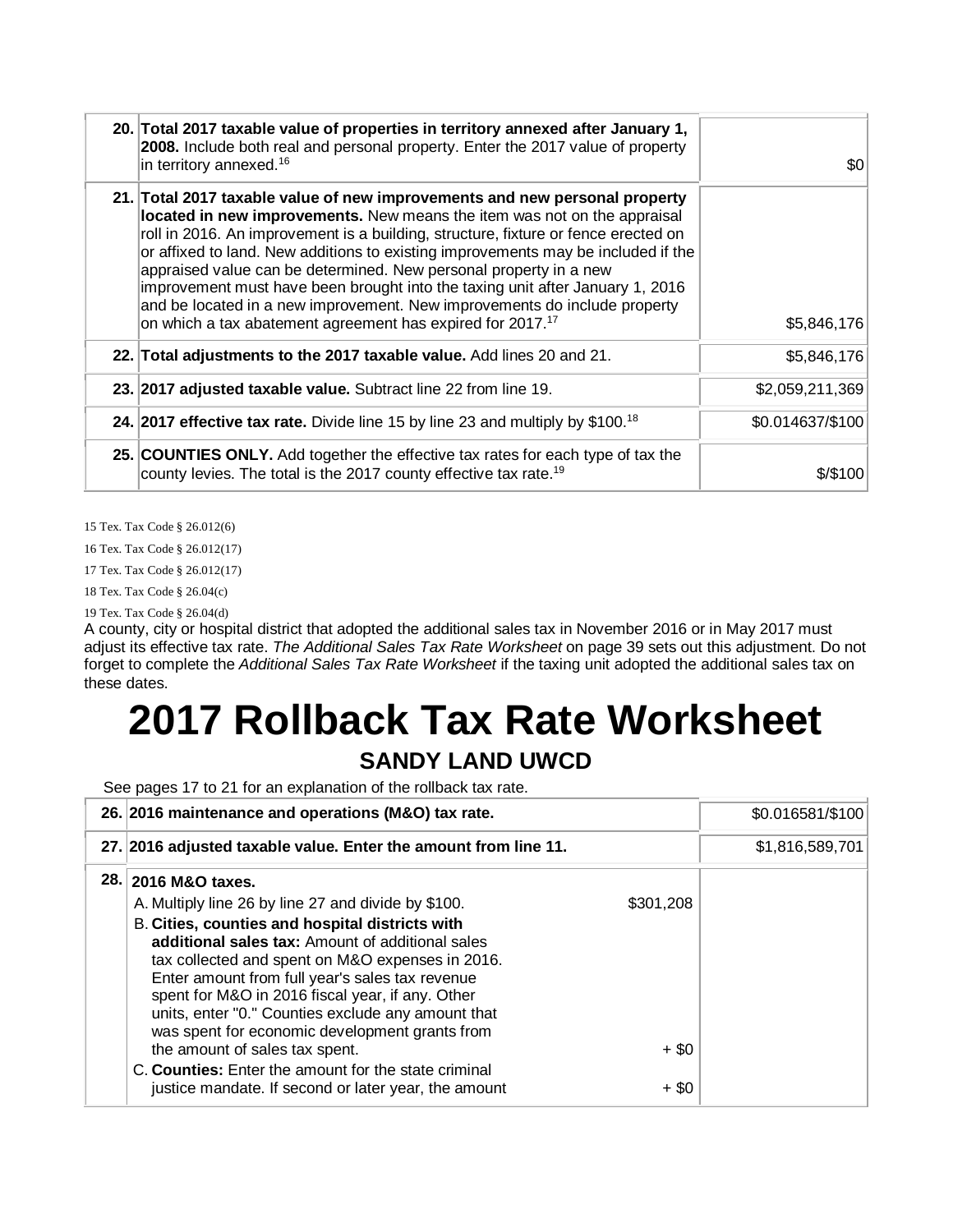is for increased cost above last year's amount. Other units, enter "0." D. **Transferring function:** If discontinuing all of a department, function or activity and transferring it to another unit by written contract, enter the amount spent by the unit discontinuing the function in the 12 months preceding the month of this calculation. If the unit did not operate this function for this 12 month period, use the amount spent in the last full fiscal year in which the unit operated the function. The unit discontinuing the function will subtract this amount in H below. The unit receiving the function will add this amount in H below. Other units, enter  $+/-$  \$0

#### **2017 Rollback Tax Rate Worksheet (continued) SANDY LAND UWCD**

| 28.1<br>(cont.) | E. Taxes refunded for years preceding tax year 2016:<br>Enter the amount of M&O taxes refunded during<br>the last budget year for tax years preceding tax<br>year 2016. Types of refunds include court<br>decisions, Section 25.25(b) and (c) corrections and<br>Section 31.11 payment errors. Do not include<br>refunds for tax year 2016. This line applies only to<br>tax years preceding tax year 2016.<br>F. Enhanced indigent health care expenditures:<br>Enter the increased amount for the current year's<br>enhanced indigent health care expenditures above<br>the preceding tax year's enhanced indigent health<br>care expenditures, less any state assistance.<br>G. Taxes in tax increment financing (TIF): Enter<br>the amount of taxes paid into the tax increment<br>fund for a reinvestment zone as agreed by the<br>taxing unit. If the unit has no 2017 captured<br>appraised value in Line 16D, enter "0."<br>H. Adjusted M&O Taxes. Add A, B, C, E and F. For<br>unit with D, subtract if discontinuing function and<br>add if receiving function. Subtract G. | $+$ \$204<br>$+$ \$0<br>$-$ \$0 | \$301,412        |
|-----------------|---------------------------------------------------------------------------------------------------------------------------------------------------------------------------------------------------------------------------------------------------------------------------------------------------------------------------------------------------------------------------------------------------------------------------------------------------------------------------------------------------------------------------------------------------------------------------------------------------------------------------------------------------------------------------------------------------------------------------------------------------------------------------------------------------------------------------------------------------------------------------------------------------------------------------------------------------------------------------------------------------------------------------------------------------------------------------------------|---------------------------------|------------------|
|                 | 29. 2017 adjusted taxable value.<br>Enter line 23 from the Effective Tax Rate Worksheet.                                                                                                                                                                                                                                                                                                                                                                                                                                                                                                                                                                                                                                                                                                                                                                                                                                                                                                                                                                                              |                                 | \$2,059,211,369  |
|                 | 30. 2017 effective maintenance and operations rate.<br>Divide line 28H by line 29 and multiply by \$100.                                                                                                                                                                                                                                                                                                                                                                                                                                                                                                                                                                                                                                                                                                                                                                                                                                                                                                                                                                              |                                 | \$0.014637/\$100 |
|                 | 31. 2017 rollback maintenance and operation rate.<br>Multiply line 30 by 1.08. (See lines 49 to 52 for additional rate for pollution<br>control expenses.                                                                                                                                                                                                                                                                                                                                                                                                                                                                                                                                                                                                                                                                                                                                                                                                                                                                                                                             |                                 | \$0.015807/\$100 |

### **2017 Rollback Tax Rate Worksheet (continued) SANDY LAND UWCD**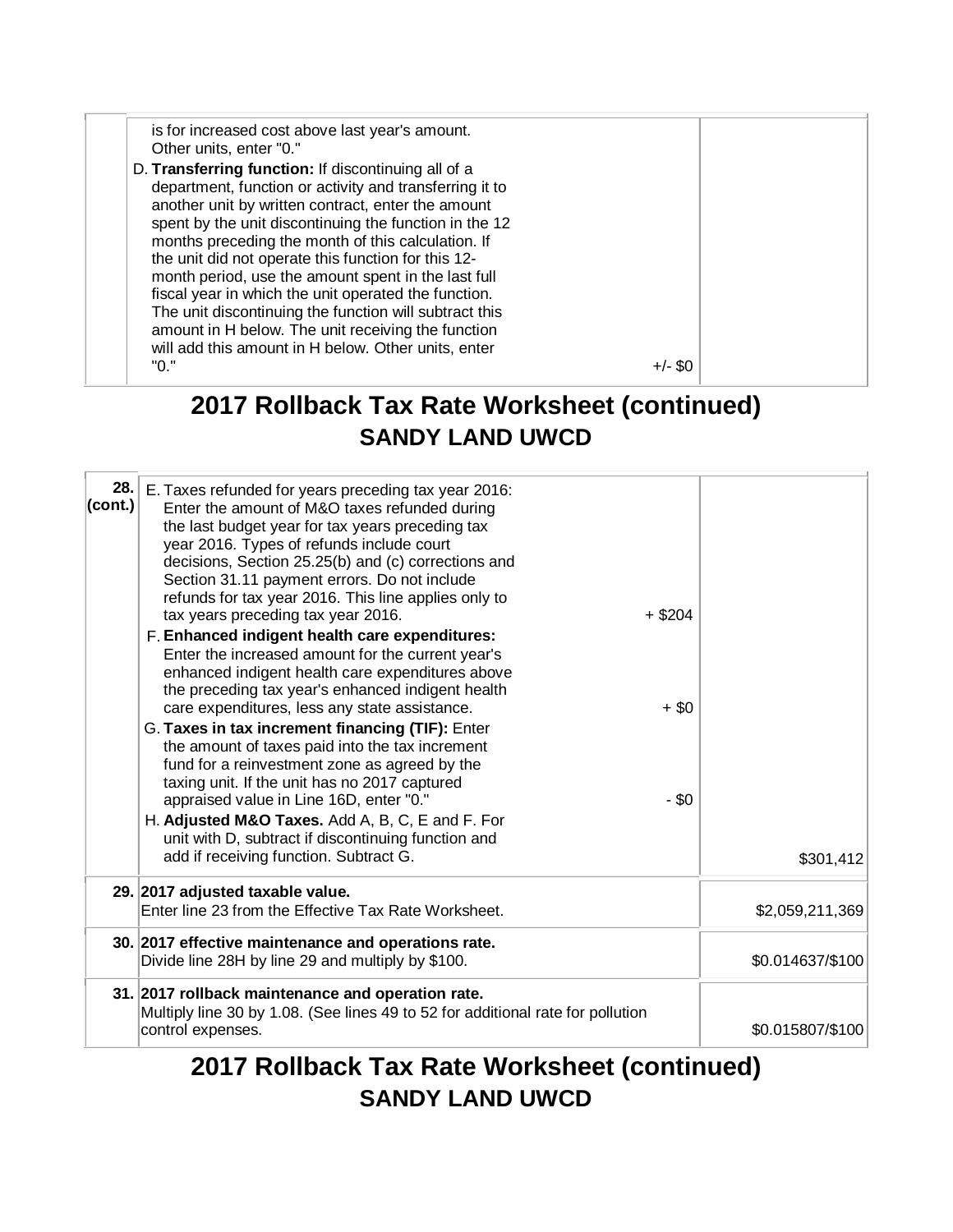| 32. Total 2017 debt to be paid with property taxes and additional sales tax<br>revenue.<br>"Debt" means the interest and principal that will be paid on debts that:<br>(1) are paid by property taxes,<br>(2) are secured by property taxes,<br>(3) are scheduled for payment over a period longer than one year and<br>(4) are not classified in the unit's budget as M&O expenses.<br>A: Debt also includes contractual payments to other<br>taxing units that have incurred debts on behalf of this<br>taxing unit, if those debts meet the four conditions<br>above. Include only amounts that will be paid from<br>property tax revenue. Do not include appraisal district<br>budget payments. List the debt in Schedule B: Debt<br>\$0<br>Service.<br>B: Subtract unencumbered fund amount used to<br>reduce total debt.<br>-\$0<br>$-\$0$<br>C: Subtract amount paid from other resources.<br>D: Adjusted debt. Subtract B and C from A. | \$0              |
|-------------------------------------------------------------------------------------------------------------------------------------------------------------------------------------------------------------------------------------------------------------------------------------------------------------------------------------------------------------------------------------------------------------------------------------------------------------------------------------------------------------------------------------------------------------------------------------------------------------------------------------------------------------------------------------------------------------------------------------------------------------------------------------------------------------------------------------------------------------------------------------------------------------------------------------------------|------------------|
| 33. Certified 2016 excess debt collections. Enter the amount certified by the<br>collector.                                                                                                                                                                                                                                                                                                                                                                                                                                                                                                                                                                                                                                                                                                                                                                                                                                                     | \$0              |
| 34. Adjusted 2017 debt. Subtract line 33 from line 32.                                                                                                                                                                                                                                                                                                                                                                                                                                                                                                                                                                                                                                                                                                                                                                                                                                                                                          | \$0              |
| 35. Certified 2017 anticipated collection rate. Enter the rate certified by the<br>collector. If the rate is 100 percent or greater, enter 100 percent.                                                                                                                                                                                                                                                                                                                                                                                                                                                                                                                                                                                                                                                                                                                                                                                         | 100.000000%      |
| 36. 2017 debt adjusted for collections. Divide line 34 by line 35.                                                                                                                                                                                                                                                                                                                                                                                                                                                                                                                                                                                                                                                                                                                                                                                                                                                                              | \$0              |
| 37. 2017 total taxable value. Enter the amount on line 19.                                                                                                                                                                                                                                                                                                                                                                                                                                                                                                                                                                                                                                                                                                                                                                                                                                                                                      | \$2,065,057,545  |
| 38. 2017 debt tax rate. Divide line 36 by line 37 and multiply by \$100.                                                                                                                                                                                                                                                                                                                                                                                                                                                                                                                                                                                                                                                                                                                                                                                                                                                                        | \$0.000000/\$100 |
| 39. 2017 rollback tax rate. Add lines 31 and 38.                                                                                                                                                                                                                                                                                                                                                                                                                                                                                                                                                                                                                                                                                                                                                                                                                                                                                                | \$0.015807/\$100 |
| 40. COUNTIES ONLY. Add together the rollback tax rates for each type of tax the<br>county levies. The total is the 2017 county rollback tax rate.                                                                                                                                                                                                                                                                                                                                                                                                                                                                                                                                                                                                                                                                                                                                                                                               | \$/\$100         |

A taxing unit that adopted the additional sales tax must complete the lines for the *Additional Sales Tax Rate*. A taxing unit seeking additional rollback protection for pollution control expenses completes the *Additional Rollback Protection for Pollution Control*.

#### **2017 Notice of Effective Tax Rate Worksheet for Calculation of Tax Increase/Decrease**

| <b>Entity Name: SANDY LAND UWCD</b>                                                                                      | <b>Date:</b> 07/24/2017 |  |
|--------------------------------------------------------------------------------------------------------------------------|-------------------------|--|
| <b>1.2016</b> taxable value, adjusted for court-ordered reductions.<br>Enter line 6 of the Effective Tax Rate Worksheet. | \$1,817,979,511         |  |
| $2.2016$ total tax rate.<br>Enter line 4 of the Effective Tax Rate Worksheet.                                            | 0.016581                |  |
|                                                                                                                          |                         |  |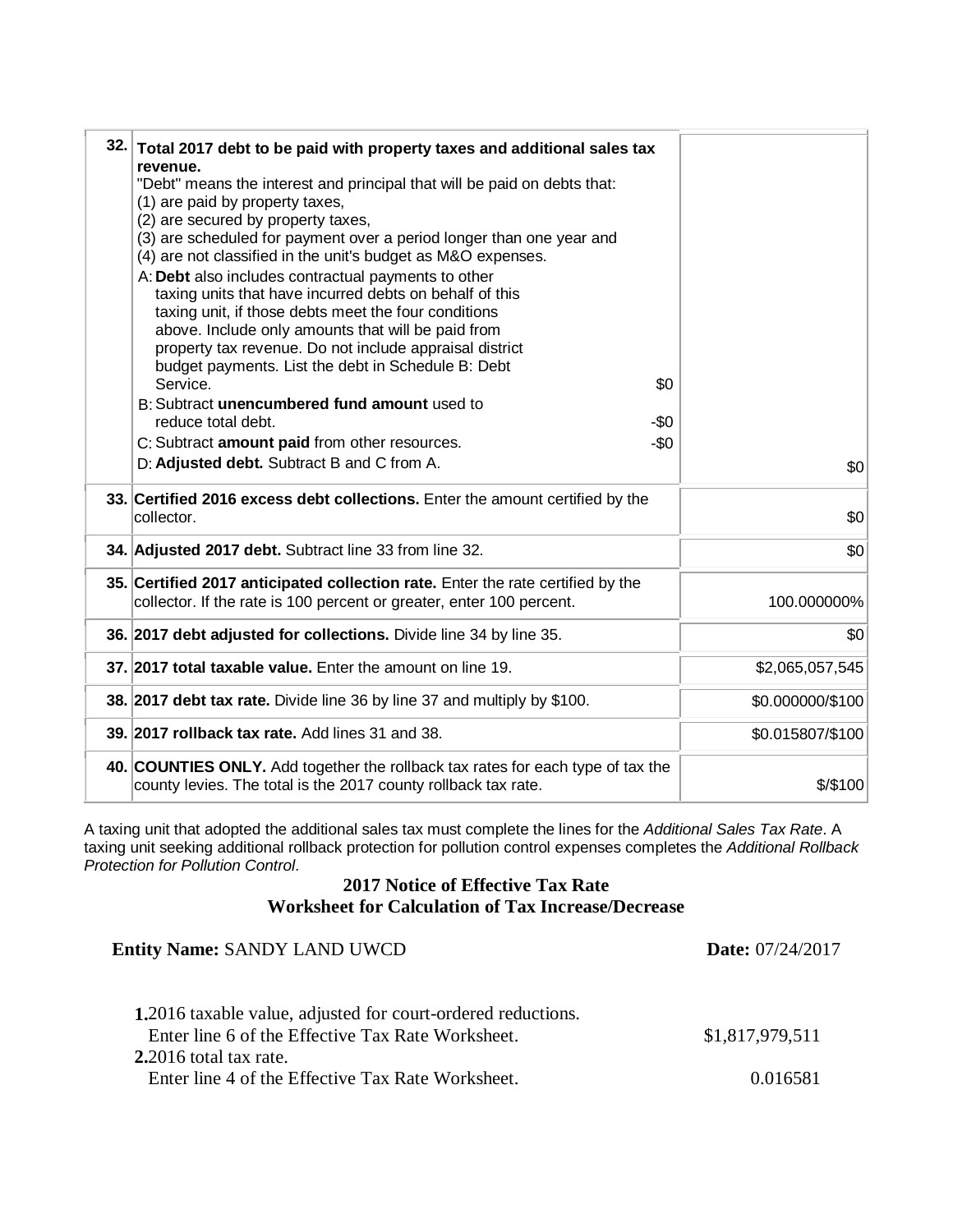| 3. Taxes refunded for years preceding tax year 2016.                                 |                 |
|--------------------------------------------------------------------------------------|-----------------|
| Enter line 13 of the Effective Tax Rate Worksheet.                                   | \$204           |
| <b>4.</b> Last year's levy.                                                          |                 |
| Multiply Line 1 times Line 2 and divide by 100.                                      |                 |
| To the result, add Line 3.                                                           | \$301,643       |
| 5.2017 total taxable value. Enter Line 19 of                                         |                 |
| the Effective Tax Rate Worksheet.                                                    | \$2,065,057,545 |
| 6.2017 effective tax rate.                                                           |                 |
| Enter line 24 of the Effective Tax Rate Worksheet or Line 47                         |                 |
| of the Additional Sales Tax Rate Worksheet.                                          | 0.014637        |
| <b>7.</b> 2017 taxes if a tax rate equal to the effective tax rate is adopted.       |                 |
| Multiply Line 5 times Line 6 and divide by 100.                                      | \$302,262       |
| <b>8.</b> Last year's total levy.                                                    |                 |
| Sum of line 4 for all funds.                                                         | \$301,643       |
| <b>9.</b> 2017 total taxes if a tax rate equal to the effective tax rate is adopted. |                 |
| Sum of line 7 for all funds.                                                         | \$302,262       |
| <b>10.</b> Tax Increase (Decrease).                                                  |                 |
| Subtract Line 8 from Line 9.                                                         | \$619           |
|                                                                                      |                 |

#### **SANDY LAND UWCD**

#### **Tax Rate Recap for 2017 Tax Rates**

| <b>Description of Rate</b> | <b>Tax Rate</b><br>Per \$100 | <b>Tax Levy</b><br>This is calculated<br>using the Total<br><b>Adjusted Taxable</b><br>Value (line 19) of the<br><b>Effective Tax Rate</b><br>Worksheet | <b>Additional Tax Levy</b><br>Compared to last<br>year's tax levy of<br>301,439 | <b>Additional Tax Levy</b><br>Compared to effective<br>tax rate levy of<br>302,262 |
|----------------------------|------------------------------|---------------------------------------------------------------------------------------------------------------------------------------------------------|---------------------------------------------------------------------------------|------------------------------------------------------------------------------------|
| Last Year's Tax Rate       | 0.016581                     | \$342,407                                                                                                                                               | \$40,968                                                                        | \$40,145                                                                           |
| <b>Effective Tax Rate</b>  | 0.014637                     | \$302,262                                                                                                                                               | \$823                                                                           | \$0                                                                                |
| Notice & Hearing Limit*    | 0.014637                     | \$302,262                                                                                                                                               | \$823                                                                           | \$0                                                                                |
| Rollback Tax Rate          | 0.015807                     | \$326,424                                                                                                                                               | \$24,984                                                                        | \$24,161                                                                           |
| <b>Proposed Tax Rate</b>   | 0.000000                     | \$0 <sub>1</sub>                                                                                                                                        | $$-301,439$                                                                     | $$-302,262$                                                                        |

#### **Effective Tax Rate Increase in Cents per \$100**

| 0.00 | 0.014637 | 302,262   | 823       | $\mathbf{0}$ |
|------|----------|-----------|-----------|--------------|
| 0.50 | 0.019637 | 405,515   | 104,076   | 103,253      |
| 1.00 | 0.024637 | 508,768   | 207,329   | 206,506      |
| 1.50 | 0.029637 | 612,021   | 310,582   | 309,759      |
| 2.00 | 0.034637 | 715,274   | 413,835   | 413,012      |
| 2.50 | 0.039637 | 818,527   | 517,088   | 516,264      |
| 3.00 | 0.044637 | 921,780   | 620,341   | 619,517      |
| 3.50 | 0.049637 | 1,025,033 | 723,593   | 722,770      |
| 4.00 | 0.054637 | 1,128,285 | 826,846   | 826,023      |
| 4.50 | 0.059637 | 1,231,538 | 930,099   | 929,276      |
| 5.00 | 0.064637 | 1,334,791 | 1,033,352 | 1,032,529    |
| 5.50 | 0.069637 | 1,438,044 | 1,136,605 | 1,135,782    |
| 6.00 | 0.074637 | 1,541,297 | 1,239,858 | 1,239,035    |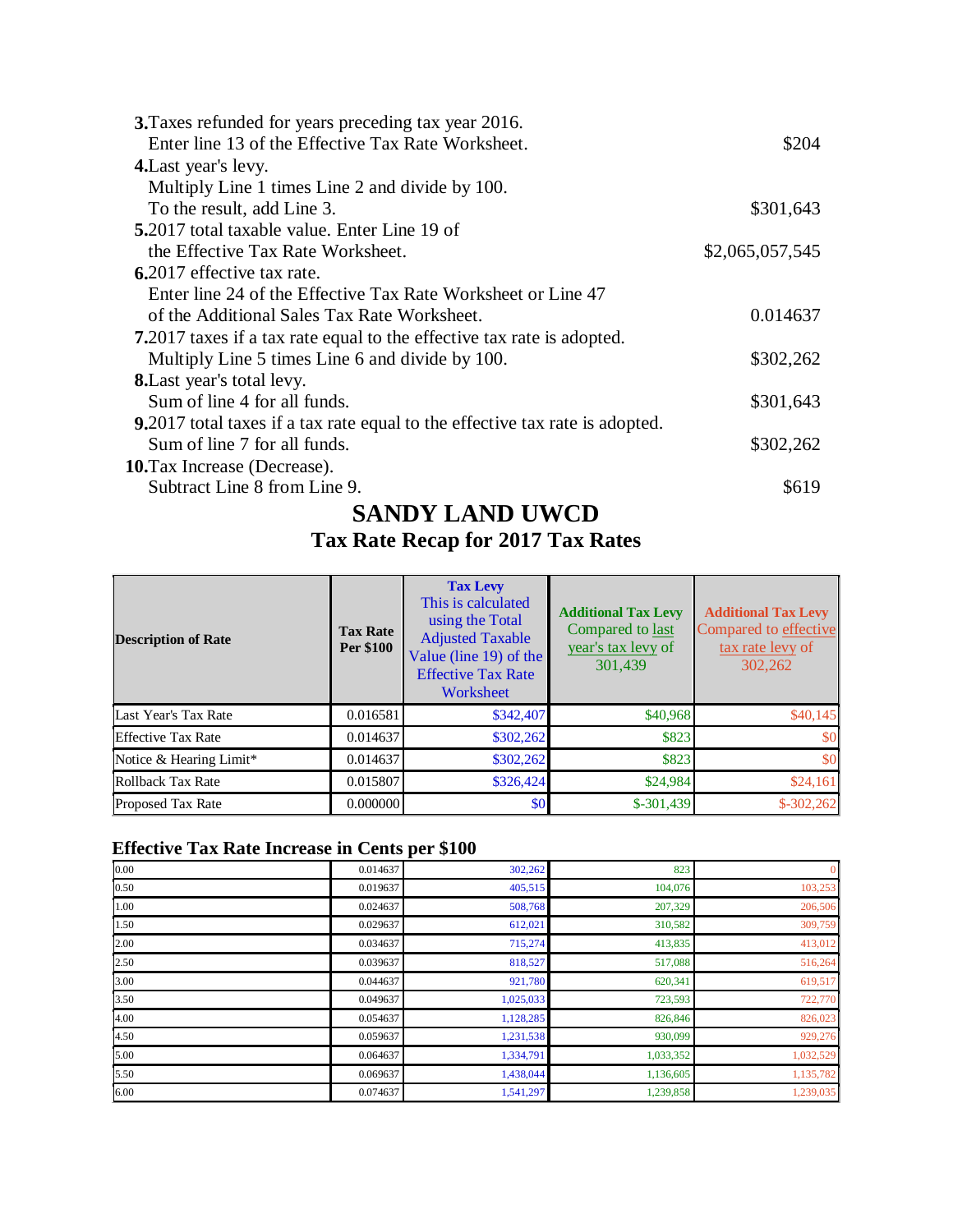| 6.50  | 0.079637 | 1,644,550 | 1,343,111 | 1,342,287 |
|-------|----------|-----------|-----------|-----------|
| 7.00  | 0.084637 | 1,747,803 | 1,446,364 | 1,445,540 |
| 7.50  | 0.089637 | 1,851,056 | 1,549,616 | 1,548,793 |
| 8.00  | 0.094637 | 1,954,309 | 1,652,869 | 1,652,046 |
| 8.50  | 0.099637 | 2,057,561 | 1,756,122 | 1,755,299 |
| 9.00  | 0.104637 | 2,160,814 | 1,859,375 | 1,858,552 |
| 9.50  | 0.109637 | 2,264,067 | 1,962,628 | 1,961,805 |
| 10.00 | 0.114637 | 2,367,320 | 2,065,881 | 2,065,058 |
| 10.50 | 0.119637 | 2,470,573 | 2,169,134 | 2,168,310 |
| 11.00 | 0.124637 | 2,573,826 | 2,272,387 | 2,271,563 |
| 11.50 | 0.129637 | 2,677,079 | 2,375,639 | 2,374,816 |
| 12.00 | 0.134637 | 2,780,332 | 2,478,892 | 2,478,069 |
| 12.50 | 0.139637 | 2,883,584 | 2,582,145 | 2,581,322 |
| 13.00 | 0.144637 | 2,986,837 | 2,685,398 | 2,684,575 |
| 13.50 | 0.149637 | 3,090,090 | 2,788,651 | 2,787,828 |
| 14.00 | 0.154637 | 3,193,343 | 2,891,904 | 2,891,081 |
| 14.50 | 0.159637 | 3,296,596 | 2,995,157 | 2,994,333 |

• \*Notice & Hearing Limit Rate: This is the highest tax rate that may be adopted without notices and a public hearing. It is the lower of the rollback tax rate or the effective tax rate.

• School Districts: The school tax rate limit is \$1.50 for M&O, plus \$0.50 for 'New' debt plus a rate for 'Old' debt. 'Old' debt is debt authorized to be issued at an election held on or before April 1, 1991, and issued before September 1, 1992. All other debt is 'New' debt.

| <b>Tax Levy:</b>                            | This is calculated by taking the adjusted taxable value (line 19 of Effective<br>Tax Rate Worksheet), multiplying by the appropriate rate, such as the<br>Effective Tax Rate and dividing by 100.                                                                   |
|---------------------------------------------|---------------------------------------------------------------------------------------------------------------------------------------------------------------------------------------------------------------------------------------------------------------------|
|                                             | For School Districts: This is calculated by taking the adjusted taxable value<br>(line 34 of the Rollback Tax Rate Worksheet), multiplying by the appropriate<br>rate, dividing by 100 and then adding this year's frozen tax levy on<br>homesteads of the elderly. |
| <b>Additional Levy</b><br><b>Last Year:</b> | This is calculated by taking Last Year's taxable value (line 3 of Effective Tax<br>Rate Worksheet), multiplying by Last Year's tax rate (line 4 of Effective Tax<br>Rate Worksheet) and dividing by 100.                                                            |
|                                             | For School Districts: This is calculated by taking Last Year's taxable value,<br>subtracting Last Year's taxable value for the elderly, multiplying by Last<br>Year's tax rate, dividing by 100 and adding Last Year's tax ceiling.                                 |
| <b>Additional Levy</b><br><b>This Year:</b> | This is calculated by taking the current adjusted taxable value, multiplying by<br>the Effective Tax Rate and dividing by 100.                                                                                                                                      |
|                                             | For School Districts: This is calculated by taking the adjusted taxable value<br>(line 34 of the Rollback Tax Rate Worksheet), multiplying by the Effective<br>Tax Rate, dividing by 100 and adding This Year's tax ceiling.                                        |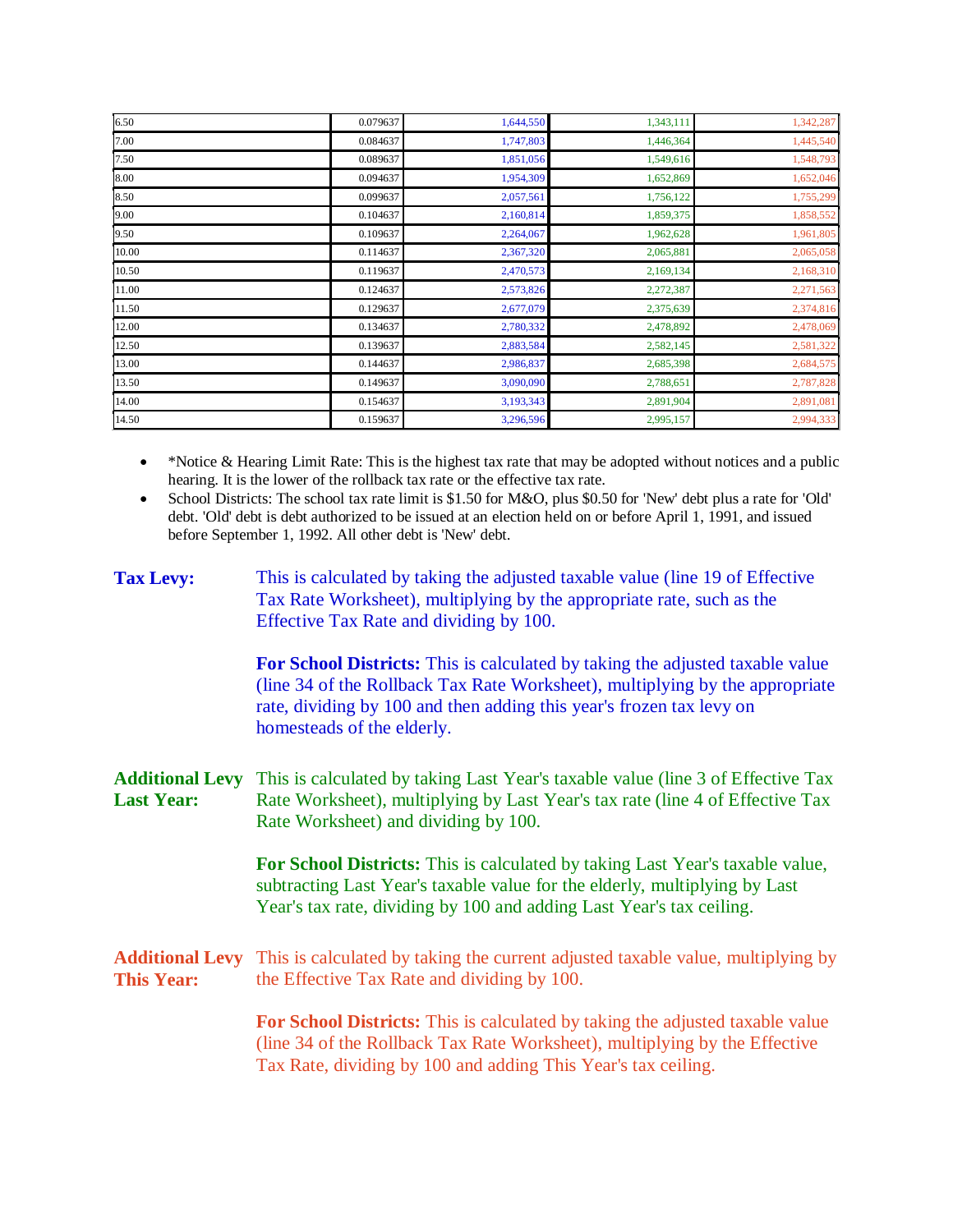#### **COUNTIES ONLY:** All figures in this worksheet include ALL County Funds. Tax Levy amounts are the sum of each Fund's Taxable Value X each Fund's Tax Rate. **2017 Property Tax Rates in SANDY LAND UWCD**

This notice concerns 2017 property tax rates for SANDY LAND UWCD. It presents information about three tax rates. Last year's tax rate is the actual rate the taxing unit used to determine property taxes last year. This year's *effective* tax rate would impose the same total taxes as last year if you compare properties taxed in both years. This year's *rollback* tax rate is the highest tax rate the taxing unit can set before taxpayers can start tax rollback procedures. In each case these rates are found by dividing the total amount of taxes by the tax base (the total value of taxable property) with adjustments as required by state law. The rates are given per \$100 of property value.

| Last year's tax rate:                              |                 |
|----------------------------------------------------|-----------------|
| Last year's operating taxes                        | \$301,209       |
| Last year's debt taxes                             | \$0             |
| Last year's total taxes                            | \$301,209       |
| Last year's tax base                               | \$1,816,589,701 |
| Last year's total tax rate                         | 0.016581/\$100  |
| This year's effective tax rate:                    |                 |
| Last year's adjusted taxes                         |                 |
| (after subtracting taxes on lost property)         | \$301,412       |
| $\div$ This year's adjusted tax base               |                 |
| (after subtracting value of new property)          | \$2,059,211,369 |
| $=$ This year's effective tax rate                 | 0.014637/\$100  |
| This year's rollback tax rate:                     |                 |
| Last year's adjusted operating taxes               |                 |
| (after subtracting taxes on lost property and      |                 |
| adjusting for any transferred function, tax        |                 |
| increment financing, state criminal justice        |                 |
| mandate and/or enhanced indigent health care       |                 |
| expenditures)                                      | \$301,412       |
| $\div$ This year's adjusted tax base               | \$2,059,211,369 |
| =This year's effective operating rate              | 0.014637/\$100  |
| $\times 1.08$ = this year's maximum operating rate | 0.015807/\$100  |
| +This year's debt rate                             | 0.000000/\$100  |
| $=$ This year's rollback rate                      | 0.015807/\$100  |

#### **Statement of Increase/Decrease**

If SANDY LAND UWCD adopts a 2017 tax rate equal to the effective tax rate of 0.014637 per \$100 of value, taxes would increase compared to 2016 taxes by \$ 619.

---------------------------------------------------------------------------------------------------------------------------------------------------